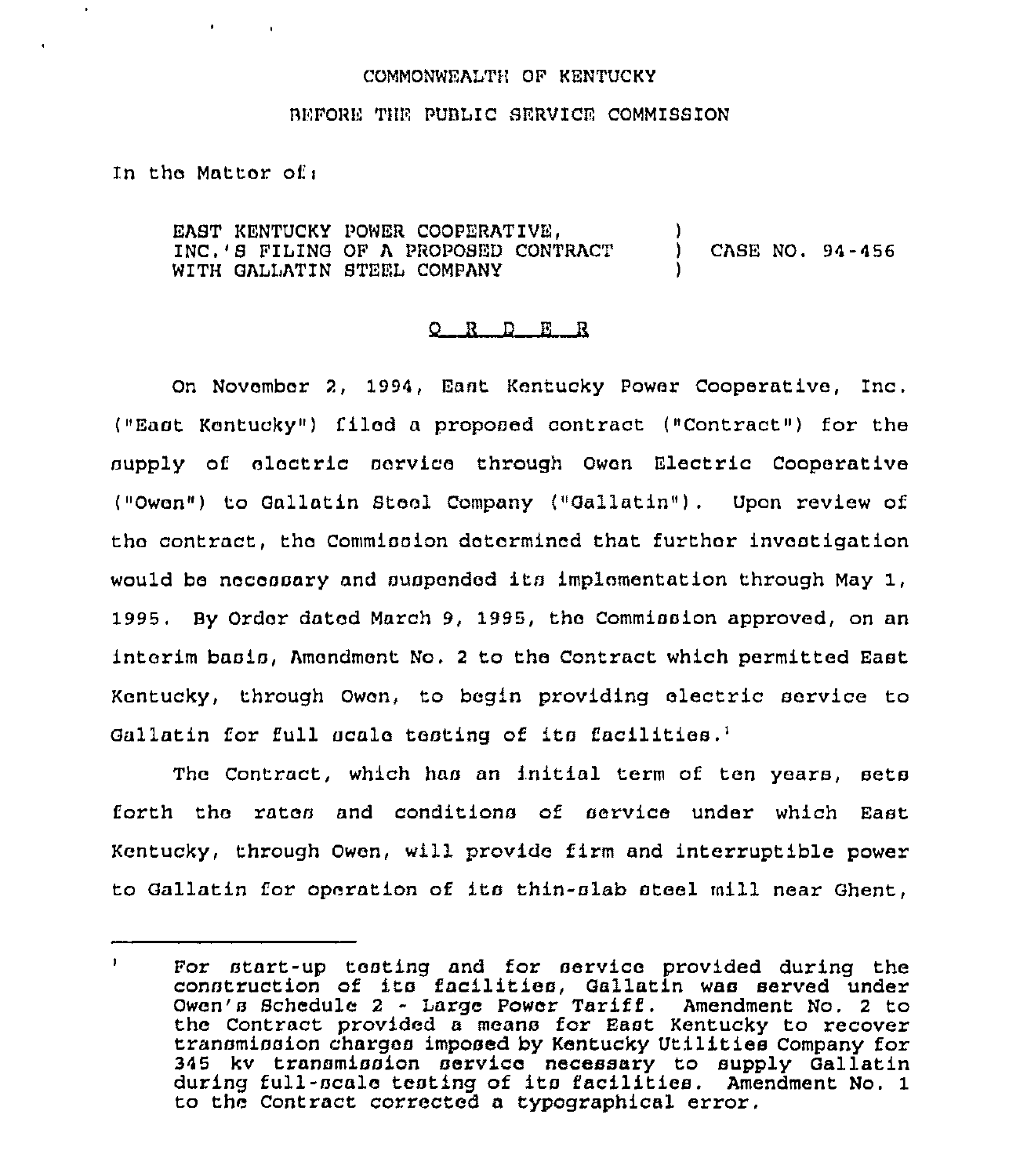Kentucky, which resides in Owen's service territory. Gallatin expects to commence operation in two phases, with Phase I consisting of a singlo electric arc furnace, caster, and a five stand rolling mill, If It occurs, Phase II will include <sup>a</sup> second aloctric arc furnace and castor with the rolling mill increased to six stands. The Contract is the result of the combined efforts of East Kontucky, Louisville Gao and Electric Company ("LGaE"), and Kentucky Utilitios Company ("KU") to provide service to Gallatin,<sup>2</sup>

 $\delta$  and  $\delta$  and  $\delta$  . And

The Commission required supporting information from East Kentucky regarding tho torms of the Contract in its Orders dated December 22, 1994 and February 14, 1995. East Kentucky's responses have boon submitted and tho matter is before the Commission for final decision.

## SUMMARY OF THE CONTRACT

10,000 kw of Gallatin's demand will be designated as firm power domand during Phase I with this amount increasing tc 15,000 kw if Gallatin commoncos <sup>a</sup> Phase II operation, All demand exceeding firm power demand will be designated as interruptible domand, up to 120,000 kw total demand in Phase I and 210,000 total demand in Phaso II. East Kentucky will supply all the power to servo Gallatin'e firm power demand and approximately 50 percent of the power necessary to meet Gallatin's interruptible demand, with

 $\mathbf{a}$ LGaE will generate a portion of the power supplied to Gallatin and KU will provide transmission services to deliver a portion of the power necessary to meet Gallatin's power requirements.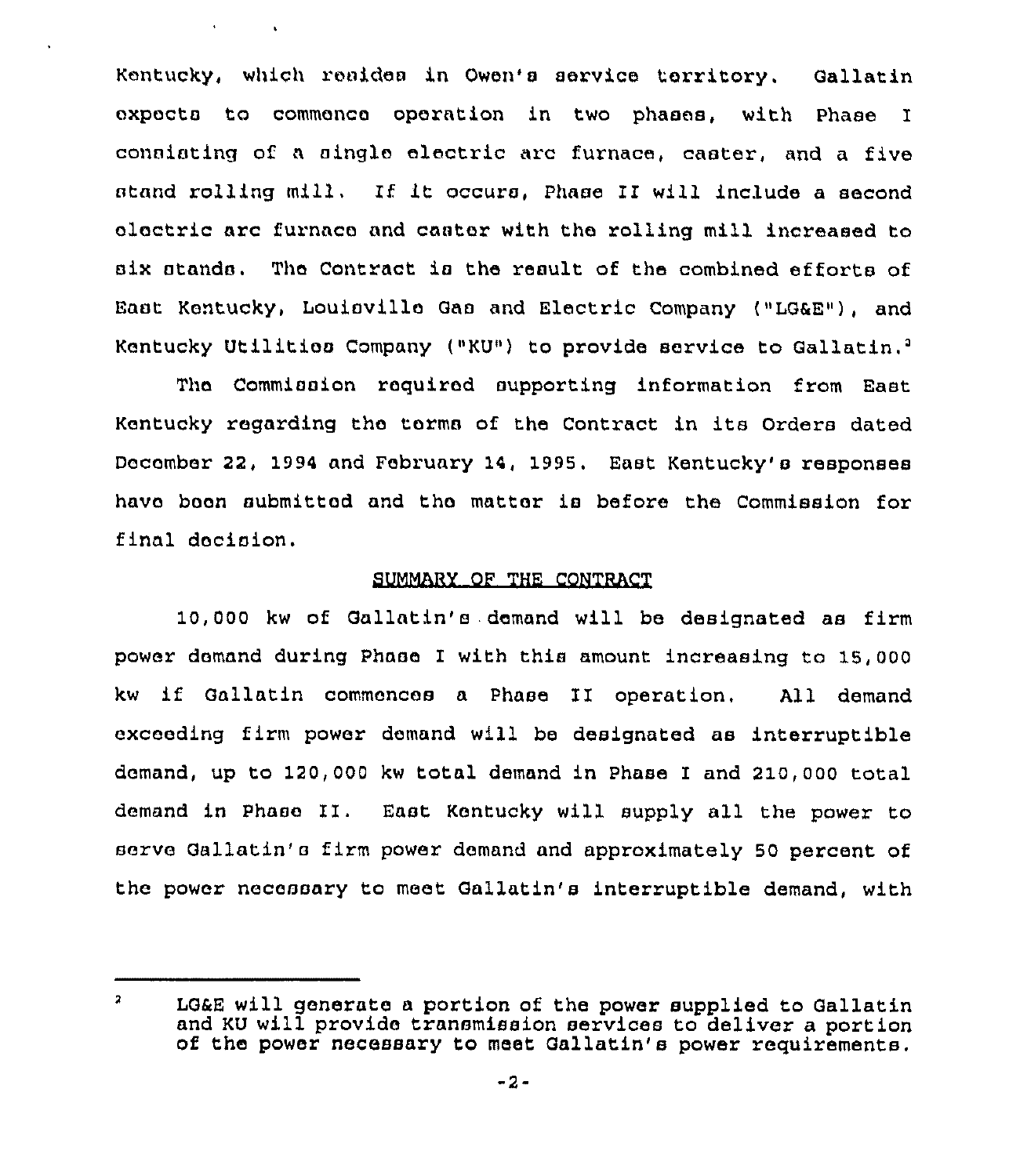LG&E supplying the remainder of the interruptible demand.<sup>3</sup> Gallatin's interruptible demand will consist of two categories: service subject to interruption on ten minutes' notice and service subject to interruption on ninety minutes' notice. In any calendar yoar interruptions by East Kentucky will not exceed 400 hours while LG&E's interruptions will not exceed 500 hours, The Contract includes a buy-through provision for LG&E interruptions.

 $\mathbf{v} = \mathbf{v} \times \mathbf{v}$  .  $\mathbf{v} = \mathbf{v}$ 

The Contract sets forth demand charges for its full ten-year term for the three types of service: firm power demand; ten minute interruptible demand; and ninety minute interruptible demand, with different charges for power provided by East Kentucky and LG&E. The Contract seta forth energy charges for firm service, for East Kentucky-supplied interruptible service, and for LG&E-supplied interruptible service. For interruptible service, East Kentucky will recover its out-of-pocket energy costs, determined after-thefact, based on system production cost modeling both "with and without" the Gallatin interruptible load.' The Contract provides for energy adders charged by East Kentucky for the energy it supplies and the energy supplied by LG&E. It sets forth the distribution charges to be applied by Owen to both the power and

 $\mathbf{I}$ LG&E will supply up to 50,000 kw during Phase I and another 50,000 kw if Gallatin commences a Phase II operation. terms of LG&E's service are included in an agreement between East Kentucky and LG&E filed as Appendix I to the Contract.

<sup>4</sup> This costing approach has resulted in East Kentucky requesting<br>a modification to its determination of fuel costs as used to calculate its fuel adjustment clause factor filed monthly with the Commission pursuant to 807 KAR 5; 056.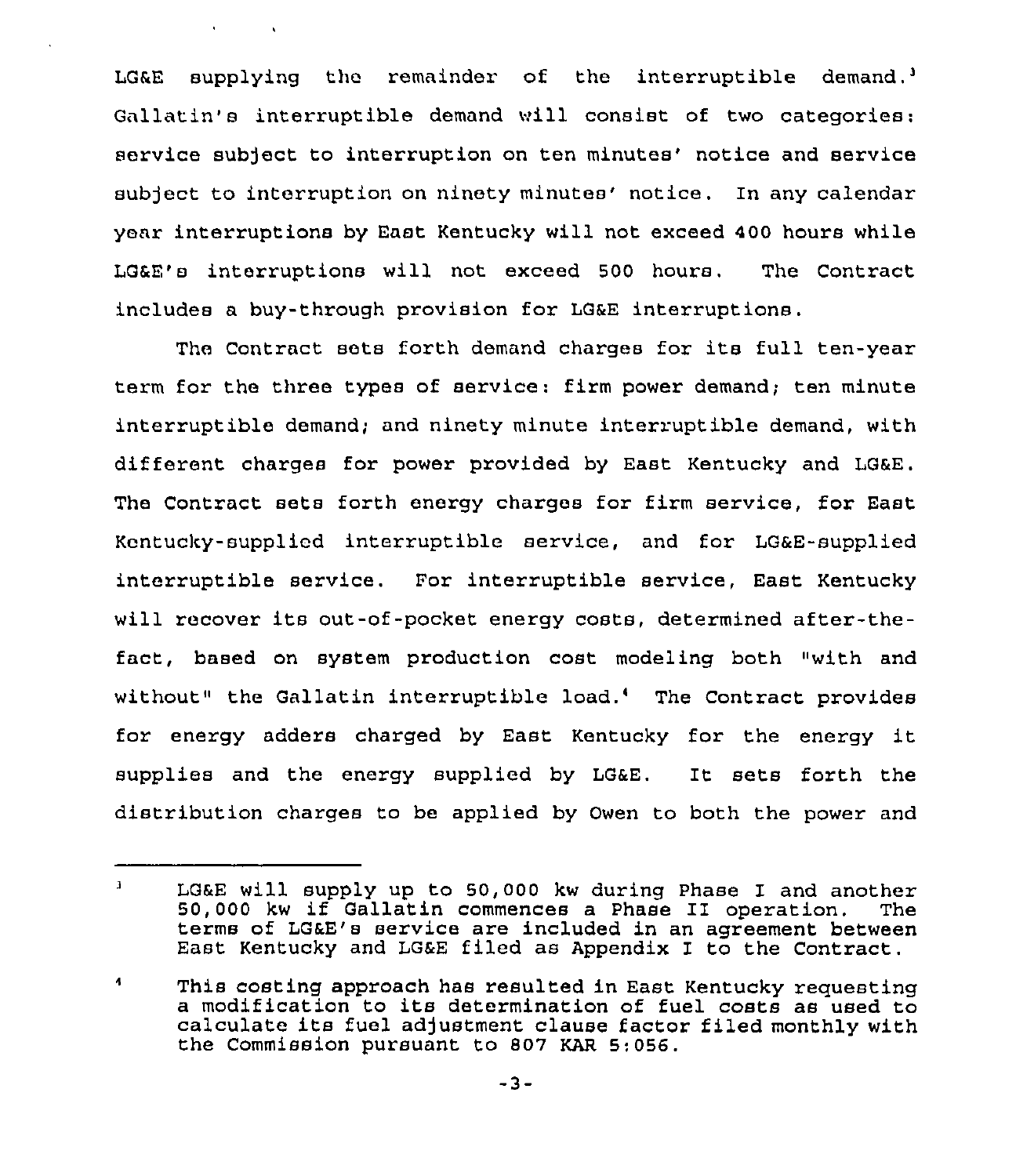energy delivered to Gallatin. ln addition, it sets forth <sup>a</sup> monthly facilities charge of \$47,000 to be paid by Gallatin to cover East Kentucky's actual investment in facilities installed to serve the Gallatin load.

# DISCUSSION

East Kentucky has provided support and explanation for various aspects of the Contract which had been questioned by the Commission, The following discussion covers several of the substantive issues addressed by East Kentucky in those responses. Rate Desian

East Kentucky showed that the rates included in the Contract for firm service are based on its Section A tariff while the rates for interruptible service are derived from its Section <sup>C</sup> tariff, with the demand rates discounted to reflect the marginal capacity cost avoided due to Gallatin's load being subject to interruption. East Kentucky also demonstrated that the incremental energy costs incurred to serve Gallatin's interruptible load, based on its economic dispatch, will be greater than the system average fuel costs charged to its firm service customers.

East Kentucky, with input from Gallatin, also addressed the Commission's concern that Gallatin's kw demand was being averaged over a sixty minute period rather than a fifteen period as is typical for most industrial customers. East Kentucky explained that sixty minutes is commonly employed in averaging demand for steel mini-mills and that use of a sixty minute measurement was but one component of the total rate package negotiated by the parties.

 $-4-$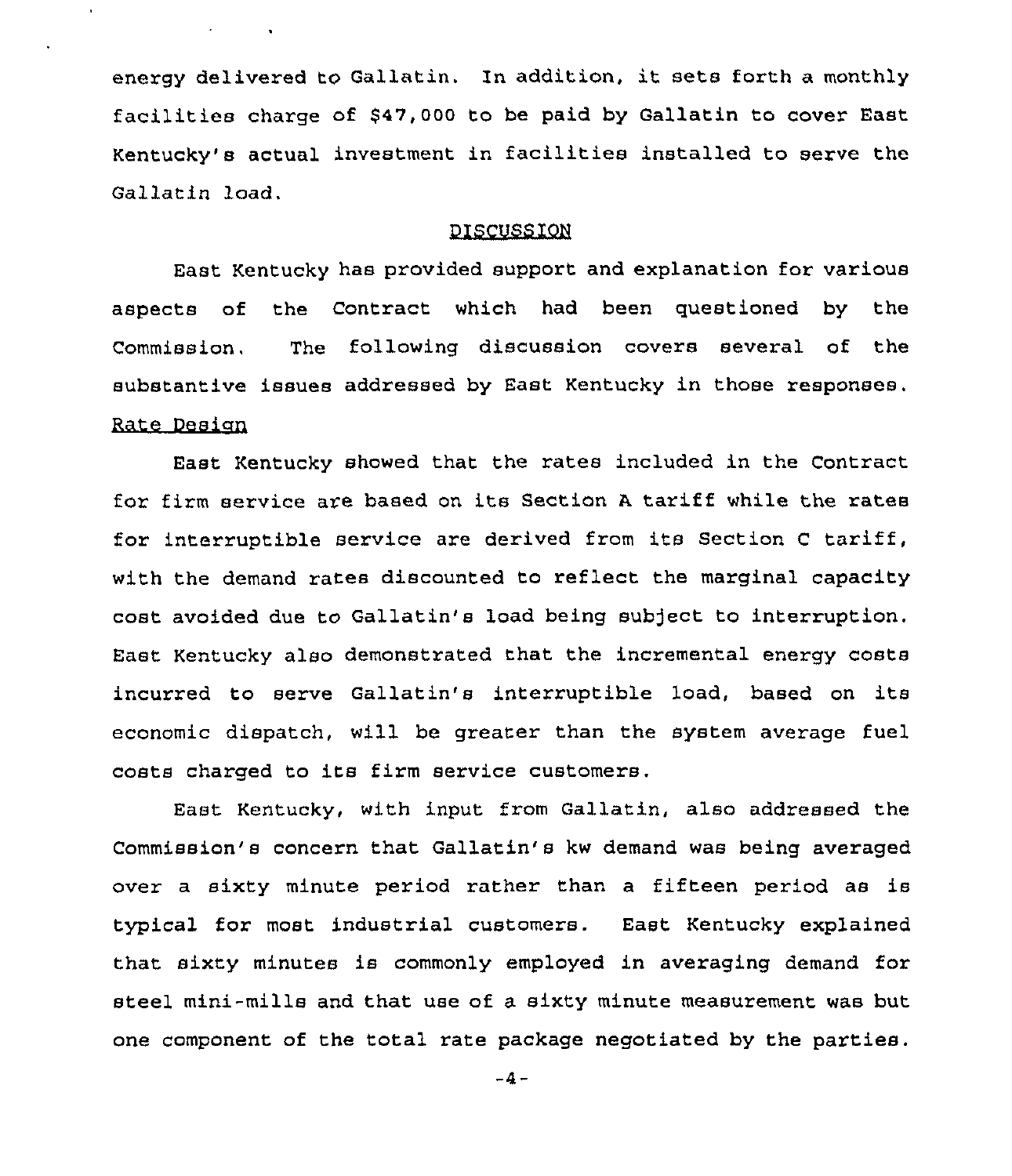# Contract Termination

East Kentucky addressed the issue of possible termination of the Contract by Gallatin prior to East Kentucky's recovery of its investment in facilities constructed specifically to serve Gallatin. East Kentucky explained that the Facilities Charge, designed to recover those costs, is included in the minimum monthly bill which Gallatin is required to pay and that, in the event Gallatin discontinues service prior to the Contract's termination date, Gallatin is required to pay, as part of its final bill, the minimum bill for the balance of the full term of the Contract.

# Fuel Adjustment Clause Reporting

In response to our February 14, 1995 Order East Kentucky identified proposed changes to its calculation of fuel cost to determine its monthly fuel adjustment clause ("FAC") factor." East Kentucky indicated that these changes were needed to exclude from the FAC calculation the fuel cost it incurs to serve Gallatin and that it was appropriate to exclude this cost since it will be the actual, incremental cost to serve Gallatin's interruptible load, not the system average fuel cost, and therefore, should not be

<sup>51</sup> On February 24, 1995, East Kentucky filed a letter requesting Commission approval to modify its monthly FAC report to eliminate fuel and sales data related to the Gallatin Steel load. The Commission treated that request as a motion in Case No. 94-459, An Examination by the Public Service Commission of the Application of the Fuel Adjustment Clause of East Kentucky Power Cooperative, Inc. from November 1, 1992 to October 31,<br>1994. Interim approval was granted in that case by the Interim approval was granted in that case by the Commission's Order dated April 5, 1995.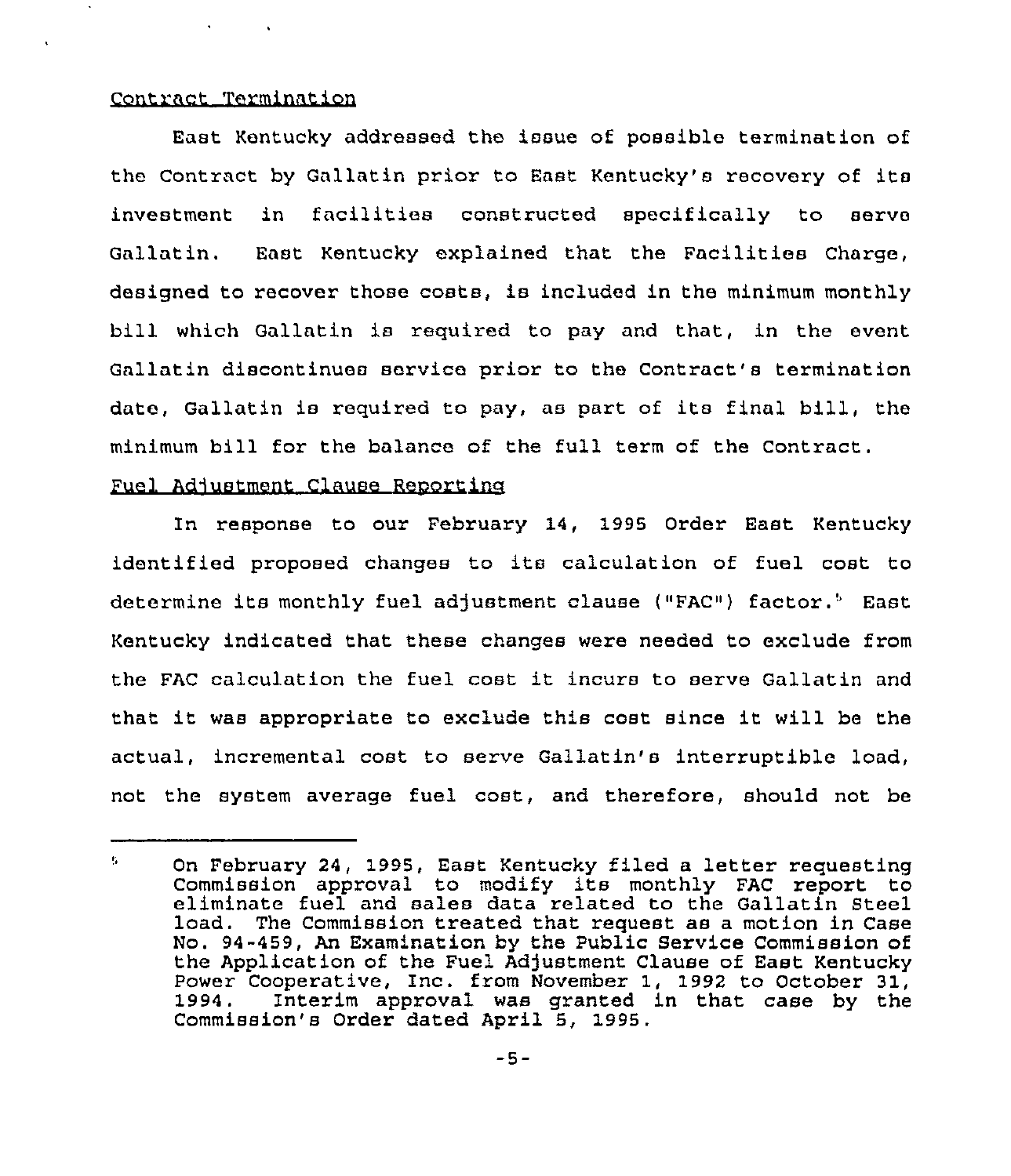sub)ect to an FAC adjustment, East Kentucky indicated it could provide <sup>a</sup> schedule, based on modeling its production cost both with and without the Gallatin interruptible load, as a supplement to its monthly FAC report, to better enable the Commission to monitor the costs and revenues associated with

# Future Rate Adjustments

Of particular concern to the Commission were the scheduled increases in East Kentucky's demand charges to Gallatin over the ten-year term of the Contract. East Kentucky explained that the scheduled increases, 12,4 percent and 8.8 percent in the years 1998 and 2001, respectively, were based on its 20-year financial forecast in effect at the time it was involved in negotiations with Gallatin.'

The Contract provides for future increases in East Kentucky's energy adders equal to the average percentage increases in its base rate revenues approved in subsequent cases before the Commission." It is silent, however, on the issue of potential increases in environmental compliance costs that East Kentucky might seek to

8 The Contract includes a similar provision for the energy charge component of Owen's distribution charges to Gallatin.

<sup>6</sup> See East Kentucky's Response to Item No. <sup>5</sup> of the Order dated February 14, 1995. The schedule will be prepared in the same general format as was included in East Kentucky's Response to Item No. 3 of the Order dated December 22, 1994.

<sup>7</sup> East Kentucky's Twentv-Year Financial Forecast - Eauitv Develooment Plan dated November 1992 was filed in response to Item No. 2 of the Commission's Order dated February 14, 1995.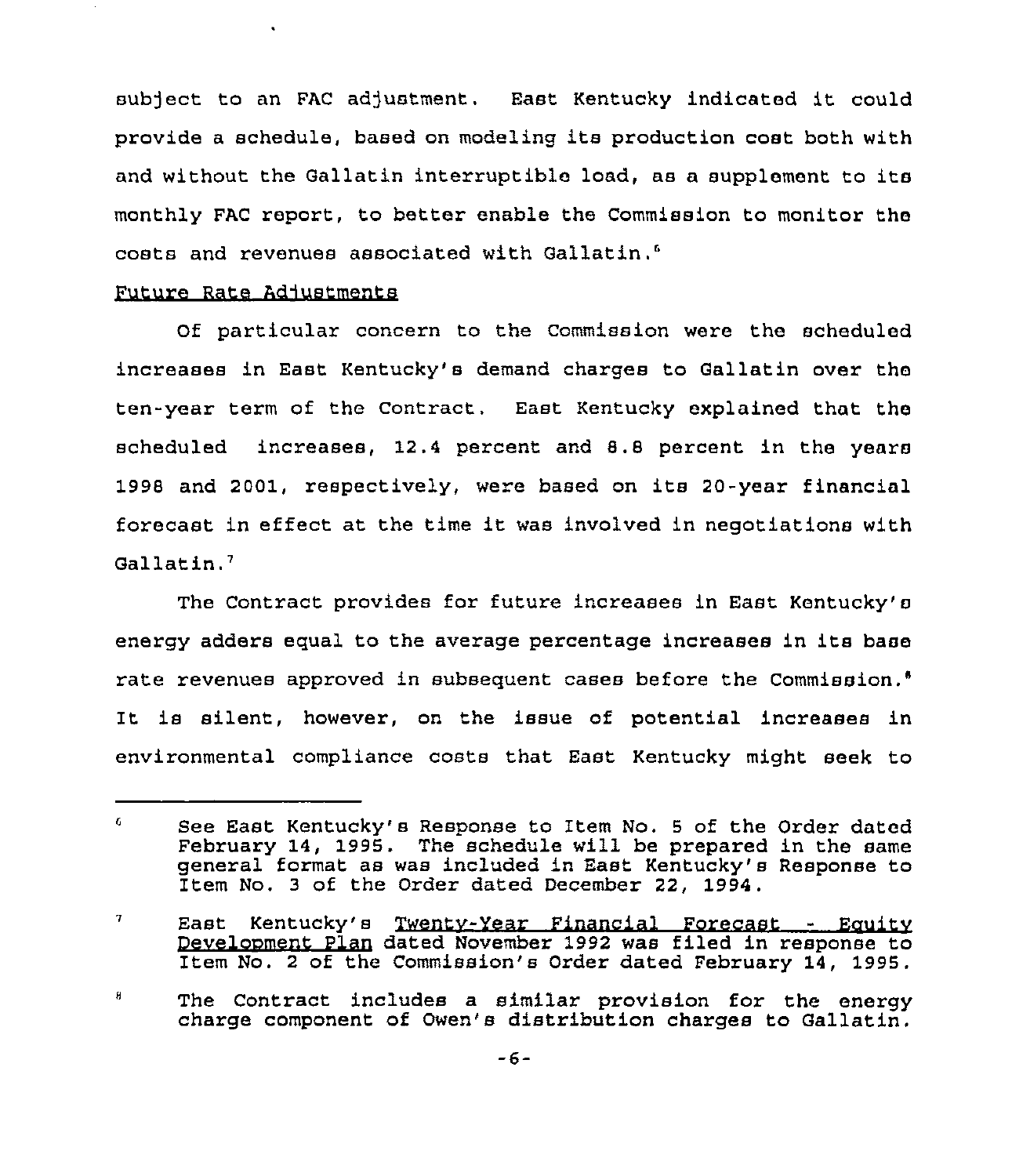recover in the future via an "environmental surcharge" filing pursuant to KRS 278.183. The Commission considers this an open issuo that will be addressed, if and when, East Kentucky makes an application under that statuto.

 $\mathbf{C} = \{ \mathbf{C} \in \mathcal{S} \}$  .

#### SUMMARY

After considering the Contract and East Kentucky'a reoponoes to the data requests, and being oufficiontly advised, the Commission finds that:

1. East Kentucky's service to Gallatin is primarily interruptible in nature and East Kentucky's tariffs, at the time the Contract was negotiated, did not include any provision for interruptible service; therefore, establishing terms for service to Gallatin by special contract is reasonable under tho circumstances,

2. The Contract's terms for providing aorvico to Gallatin adoquately balance the interests of East Kentucky, Gallatin and Owen and will not subject other customers on tho East Kentucky system to any unreasonable prejudice or disadvantago .

3. East Kentucky shall modify its monthly fuol adjustment clause report in the manner requested and file with said report <sup>a</sup> monthly schedule, as described herein, to assist the Commiaoion in monitoring the revenues and costs associated with serving Gallatin.

4. In total, as a rate and service package, the Contract between East Kentucky and Gallatin, as amended, is reasonable and should be approved.

-7-